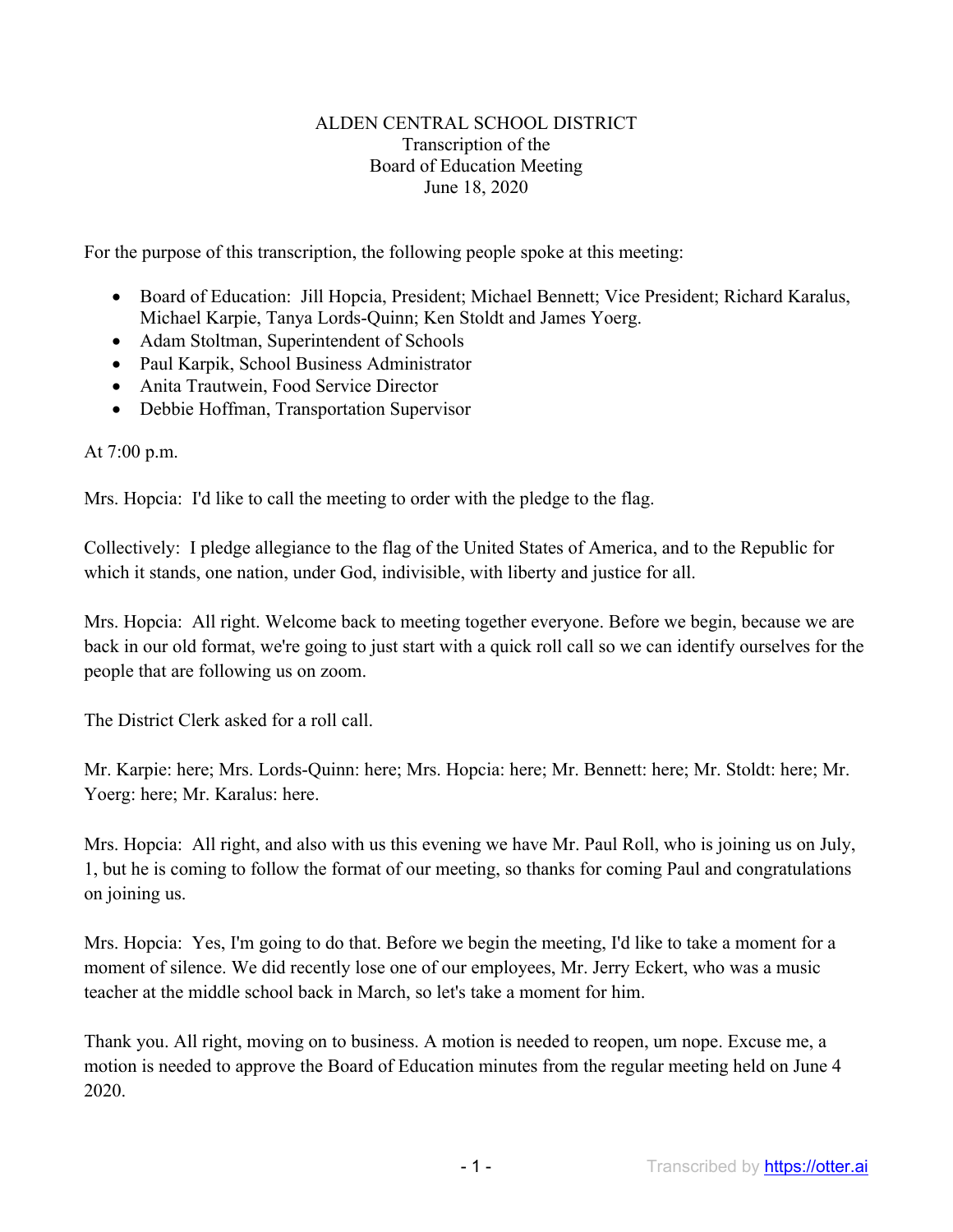Mr. Karalus: So moved.

Mr. Stoldt: Second.

Mrs. Hopcia: All in favor?

Board members: Aye, aye, aye, aye, aye, aye, aye.

Mrs. Hopcia: Opposed? Motion carries. A motion is needed to receive warrant and budget status reports for the period ending May 31, 2020.

Mr. Karalus: So moved.

Mr. Stoldt: Second.

Mrs. Hopcia: Any questions? All in favor?

Board members: Aye, aye, aye, aye, aye, aye, aye.

Mrs. Hopcia: Opposed? Motion carries. A motion is needed to receive the Treasurer's Report for the period of May 1, 2020 through May 31, 2020.

Mr. Yoerg: So moved.

Mr. Karalus: Second.

Mrs. Hopcia: Any questions? All in favor?

Board members: Aye, aye, aye, aye, aye, aye, aye.

Mrs. Hopcia: Opposed? Motion carries. A motion is needed to receive the extra classroom activity funds central Treasurer's Report as presented.

Mr. Karalus: So moved.

Mr. Stoldt: Second.

Mrs. Hopcia: Any questions? All in favor?

Board members: Aye, aye, aye, aye, aye, aye, aye.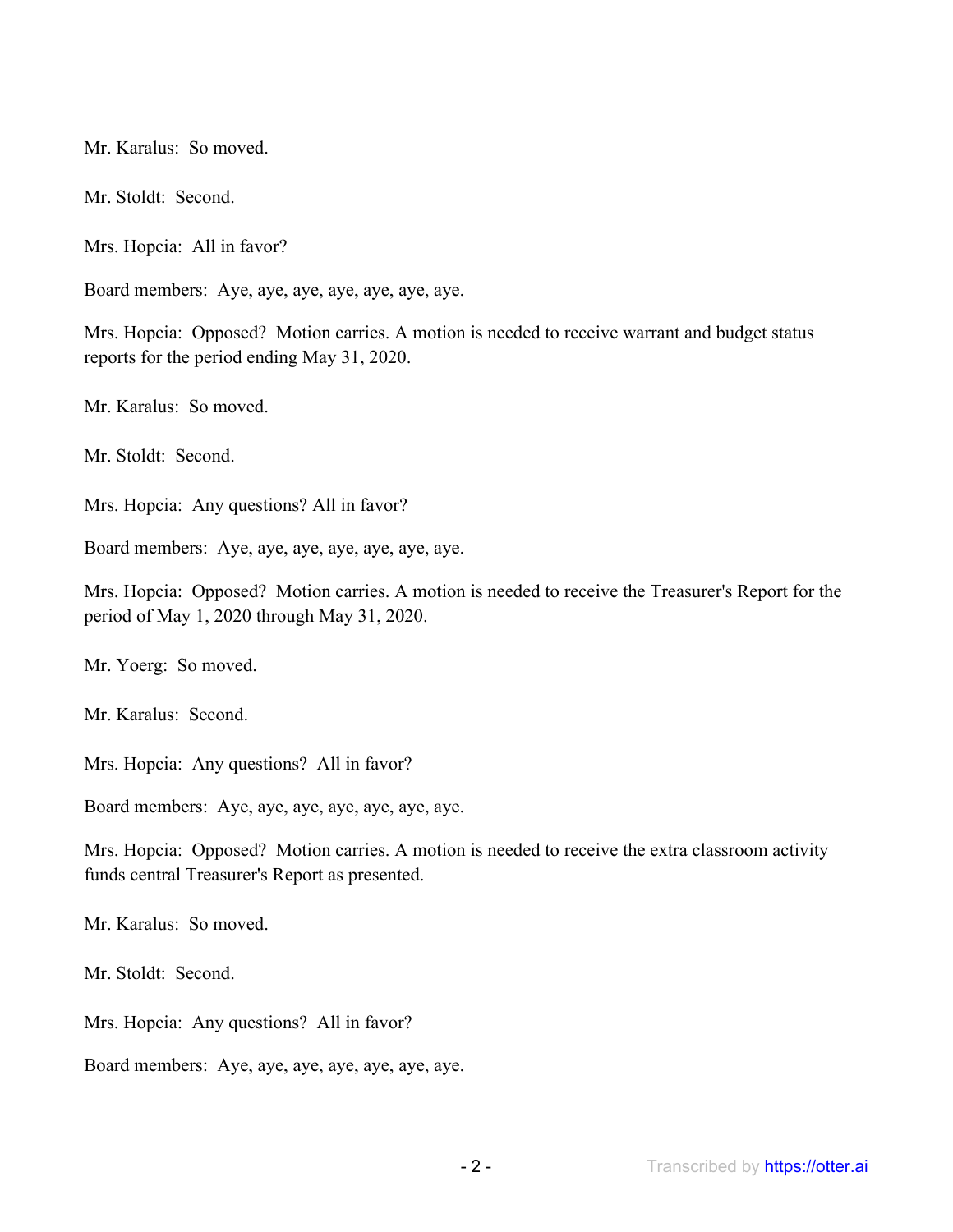Mrs. Hopcia: Opposed? Motion carries. The revenue flowchart and trial balance report are included in your packets. A motion is needed, upon the recommendation of the superintendent to approve a leave of absence or Tracy, Tracy Rogers from civil service title of clerk typist effective July 1, 2020 through June 30, 2021, in accordance with civil service rules and regulations.

Mr. Stoldt: So moved.

Mr. Karalus: Second.

Mrs. Hopcia: Any questions? All in favor?

Board members: Aye, aye, aye, aye, aye, aye, aye.

Mrs. Hopcia: Opposed? Motion carries. A motion is needed, on the recommendation of the superintendent, to appoint the following as listed.

Mr. Karalus: So moved.

Mr. Stoldt: Second.

Mrs. Hopcia: Any questions? All in favor?

Board members: Aye, aye, aye, aye, aye, aye, aye.

Mrs. Hopcia: Opposed? Motion carries. A motion is needed to approve and authorize the President of the Board of Education to sign the amended employment agreement, effective July 1 2020. to the contract of employment dated June 18 2015, by and between the Board of Education of the Alden Central School District and Adam Stoltman, superintendent of schools.

Mr. Karalus: So moved.

Mr. Yoerg: Second.

Mrs. Hopcia: Any questions? All in favor?

Board members: Aye, aye, aye, aye, aye, aye, aye.

Mrs. Hopcia: Opposed? Motion carries. A motion is needed to approve the following resolution, be it resolved that the Board of Education at the Alden Central School District hereby approves a memorandum of agreement between Alden Central Schools and the Alden Central School Related Personnel Association as presented and authorized Adam Stoltman, Superintendent of Schools to sign and execute the same.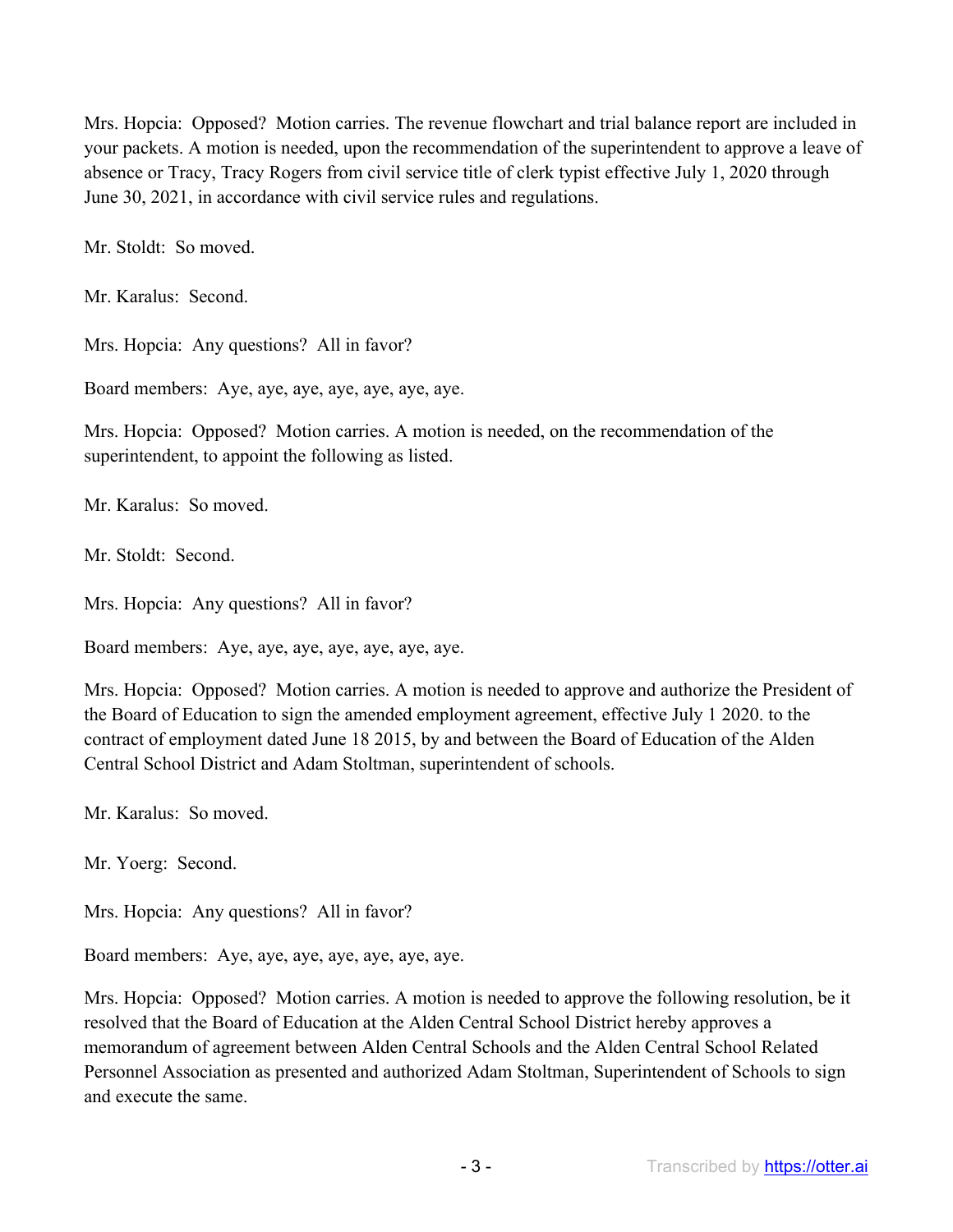Mr. Karalus: So moved.

Mr. Yoerg: Second.

Mrs. Hopcia: Any questions? All in favor?

Board members: Aye, aye, aye, aye, aye, aye, aye.

Mrs. Hopcia: Opposed? Motion carries. A motion is needed to approve the following resolution, be it resolved that the Board of Education of the Alden Central School District hereby approves a memorandum of agreement between Alden Central Schools and the Alden Central School Employees Association as presented and authorize Adam Stoltman, Superintendent of Schools to sign and execute the same.

Mr. Karalus: So moved.

Mr. Yoerg: Second.

Mrs. Hopcia: Any questions? All in favor?

Board members: Aye, aye, aye, aye, aye, aye, aye.

Mrs. Hopcia: Opposed? Motion carries. A motion is needed to approve the following resolution, be it resolved that the Board of Education of the Alden Central School District hereby approves a memorandum of agreement between Alden Central Schools and the Certified Occupational Therapist Assistant (COTA) as presented and authorize Adam Stoltman, Superintendent of Schools to sign and execute the same.

Mr. Karalus: So moved.

Mr. Stoldt: Second.

Mrs. Hopcia: Any questions? All in favor?

Board members: Aye, aye, aye, aye, aye, aye, aye.

Mrs. Hopcia: Opposed? Motion carries. A motion is needed to approve the following resolution, be it resolved that the Board of Education of the Alden Central School District hereby approves a memorandum of agreement between Alden Central Schools and the Civil Service Employees Association as presented, and to authorize Adam Stoltman, Superintendent of Schools to sign and execute the same.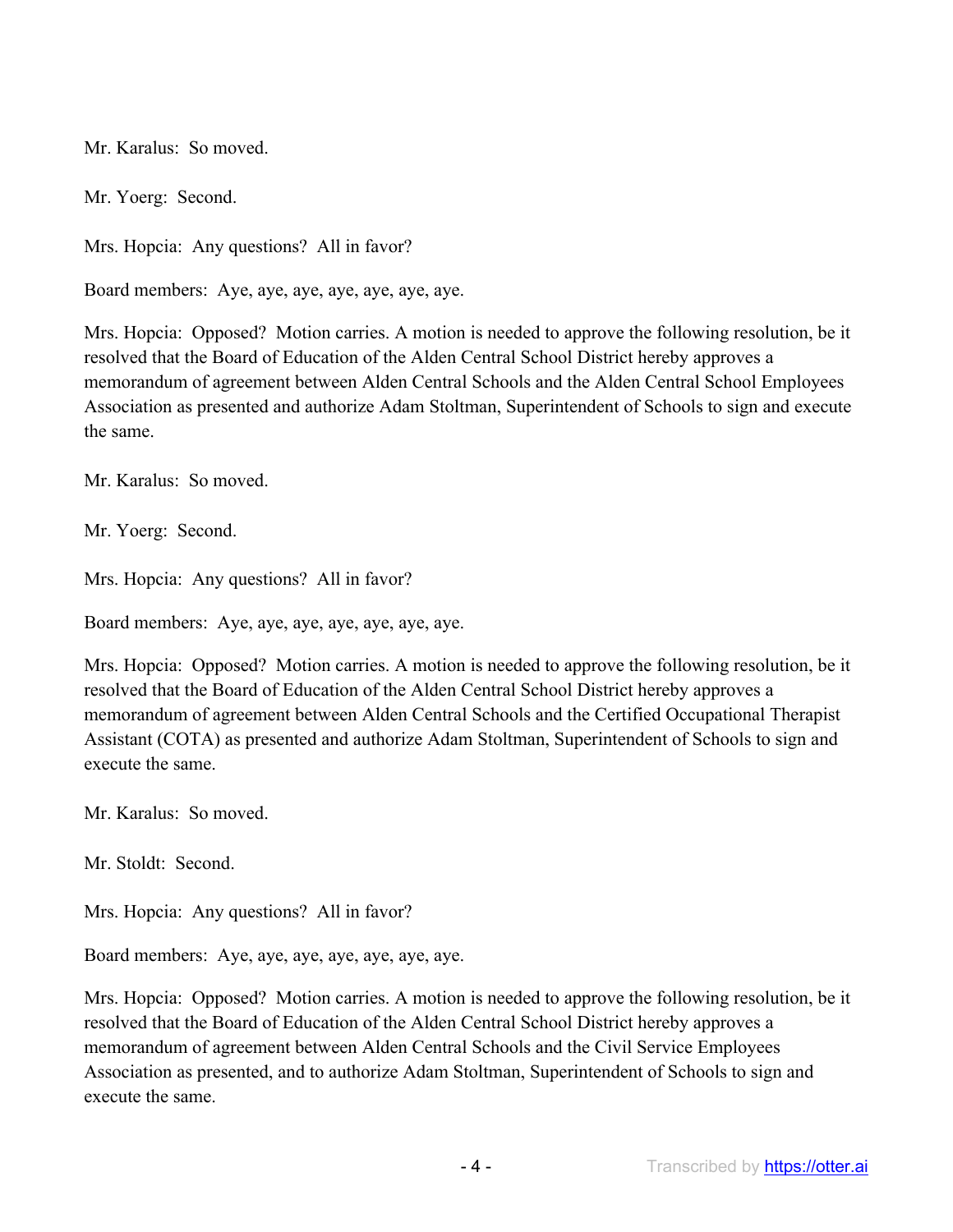Mr. Karalus: So moved.

Mr. Stoldt: Second.

Mrs. Hopcia: Any questions? All in favor?

Board members: Aye, aye, aye, aye, aye, aye, aye.

Mrs. Hopcia: Opposed? Motion carries. A motion is needed to approve the following resolution, be it resolved that the Board of Education of the Alden Central School District hereby approves memorandum of agreements between Alden Central Schools and the following lunch monitors as presented and to authorize Adam Stoltman, Superintendent of Schools to sign and execute the same as listed.

Mr. Karalus: So moved.

Mr. Stoldt: Second

Mrs. Hopcia: Any questions? All in favor?

Board members: Aye, aye, aye, aye, aye, aye, aye.

Mrs. Hopcia: Opposed? Motion carries. A motion is needed, upon the recommendation of the superintendent to approve the following resolution, be resolved the Board of Education of the Alden Central School District hereby agreed to enter into a contract with Erie 1 BOCES for a three year contract commencing on June 24, 2020 authorizing the Western New York Information Center to furnish certain computer services to the district pursuant to Education Law 1950(4) (JJ) for an amount not to exceed, \$140,518.80 and authorizes 36 monthly payments to be made to Erie 1 BOCES in the amount not to exceed \$2,903.30 per month. Be it further resolved that the Board of Education of the Alden Central School District hereby authorizes the Board President or the district clerk to execute the contract on behalf of the district.

Mr. Karalus: So moved.

Mr. Yoerg: Second.

Mrs. Hopcia: Any questions? All in favor?

Board members: Aye, aye, aye, aye, aye, aye, aye.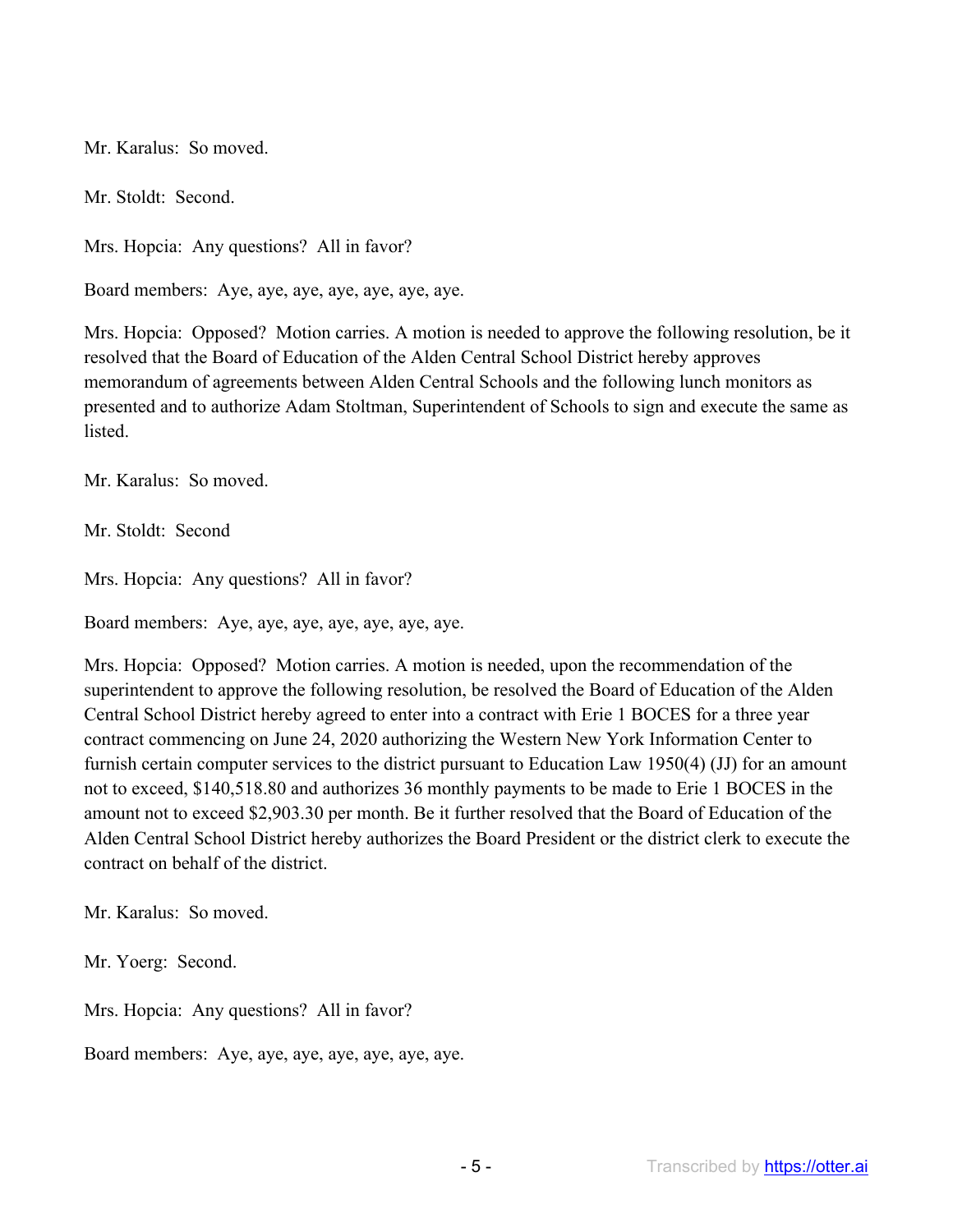Mrs. Hopcia: Opposed? Motion carries. A motion is needed to accept the following resolution, be it resolved that the Board of Education on the Alden Central School District has reviewed and accepted the recommendations of the committee on special education from the meetings held on May 13<sup>th</sup>, 19<sup>th</sup>, 20<sup>th</sup>,  $28<sup>th</sup>$ , June 1<sup>st</sup> 2020, and also the CSC amendment agreements dated June  $8<sup>th</sup>$  2020.

Mr. Karalus: So moved.

Mr. Yoerg: Second.

Mrs. Hopcia: Any questions? All in favor?

Board members: Aye, aye, aye, aye, aye, aye, aye.

Mrs. Hopcia: Opposed? Motion carries. A motion is needed to accept the following resolution, be it resolved that the Board of Education of the Central School District had reviewed and accepted the recommendations of the committee on preschool special education (CPSE) from the meetings held on May 28th 2020.

Mr. Karlus: So moved.

Mr. Yoerg: Second.

Mrs. Hopcia: Any questions? All in favor?

Board members: Aye, aye, aye, aye, aye, aye, aye.

Mrs. Hopcia: Opposed? Motion carries. A motion is needed to approve following budget transfer: budget transfer #29.

Mr. Karalus: So moved.

Mr. Stoldt: Second.

Mrs. Hopcia: Any questions? All in favor?

Board members: Aye, aye, aye, aye, aye, aye, aye.

Mrs. Hopcia: Opposed? Motion carries. A motion is needed to approve transportation requests for the 2020-2021 school year as follows, upon the recommendation of the superintendent, as listed.

Mr. Karalus: So moved.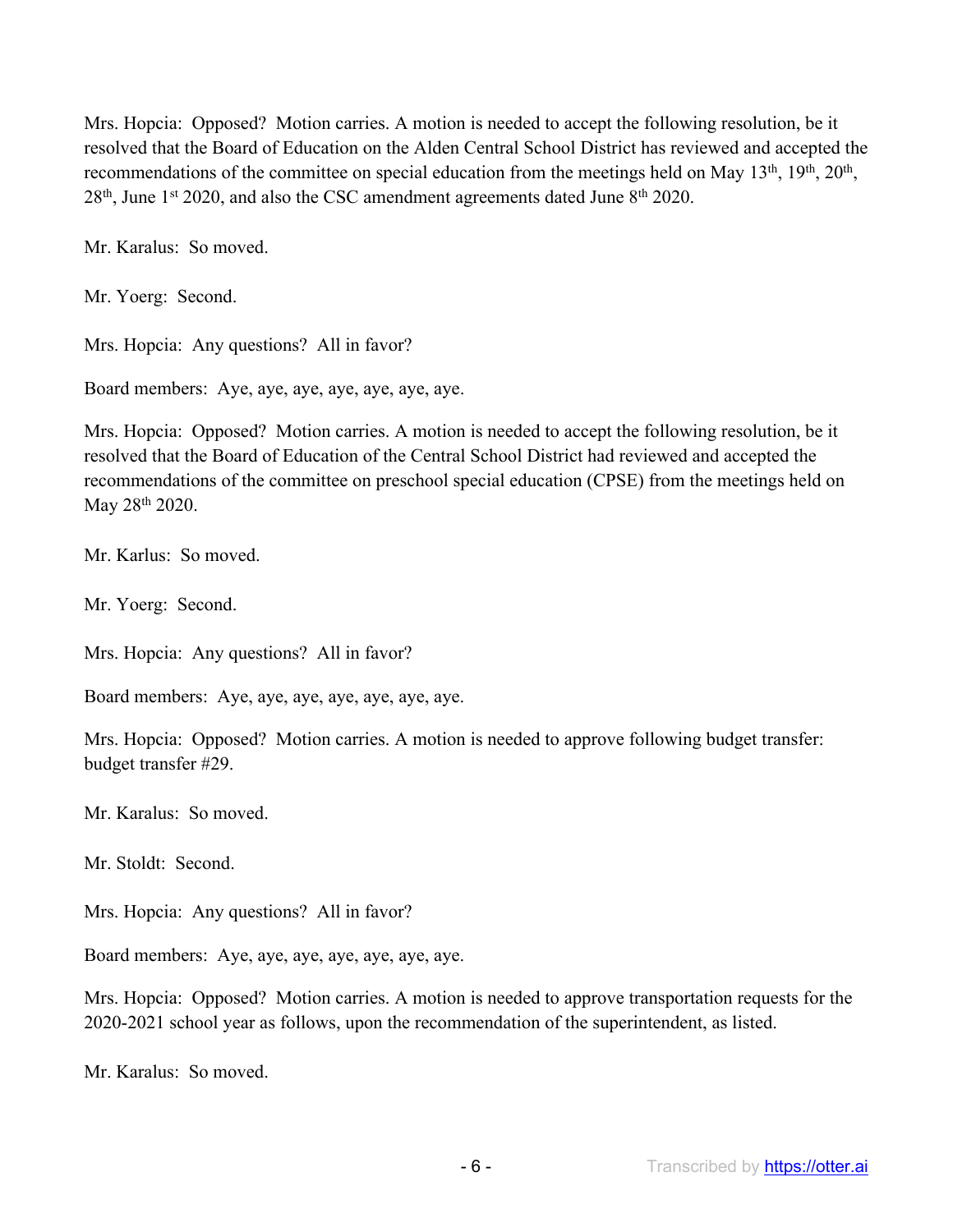Mr. Yoerg: Second.

Mrs. Hopcia: Any questions? All in favor?

Board members: Aye, aye, aye, aye, aye, aye, aye.

Mrs. Hopcia: Opposed? Motion carries. A motion is needed to declare the following items as surplus and with no further use to the district, and to improve the sale through Board approved Auctions International as listed.

Mr. Karalus: So moved.

Mr. Yoerg: Second.

Mrs. Hopcia: Any questions? All in favor?

Board members: Aye, aye, aye, aye, aye, aye, aye.

Mrs. Hopcia: Opposed? Motion carries. A motion is needed to approve the terms and conditions of the following contracts as presented and authorize Adam Stoltman, Superintendent of Schools and or the school board president to sign the same: Young and Wright Architectural, Supplemental Healthcare, Maxim Healthcare Services, Management Advisory Group, Management Advisory Group, AVEANNA Healthcare, VIA, Lumsden and McCormick, Summit Educational Resources, ESI Group, Johnson Controls Company and Pro-Flex Administrators.

Mr. Karalus: So moved.

Mr. Yoerg: Second.

Mrs. Hopcia: Any questions? All in favor?

Board members: Aye, aye, aye, aye, aye, aye, aye.

Mrs. Hopcia: Opposed? Motion carries. A motion is needed to accept the voting results of the 2020- 2021 school budget and election of two Board of Education members as presented.

Mr. Karalus: So moved.

Mr. Stoldt: Second.

Mrs. Hopcia: Any questions, comments?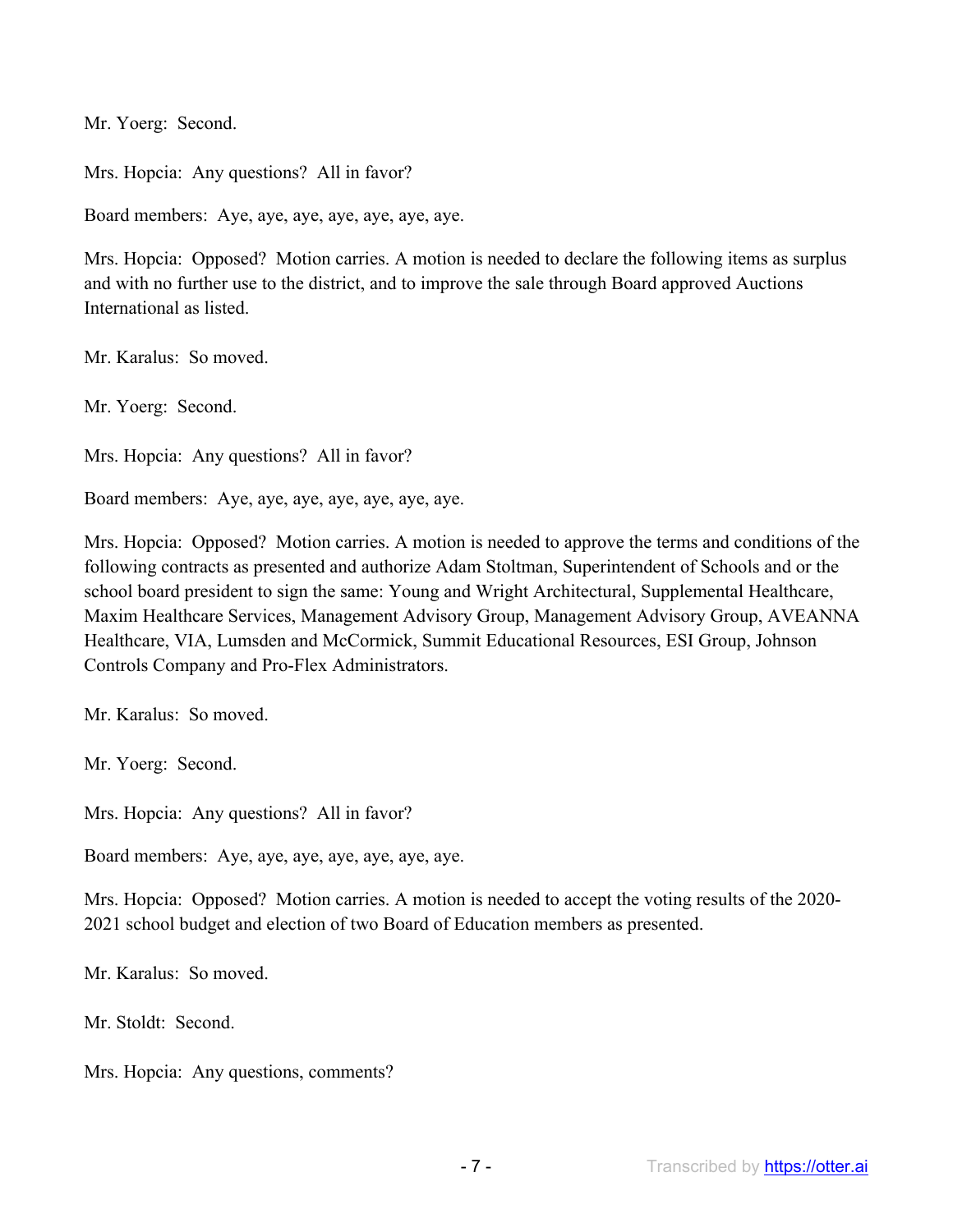Mr. Karpie: Congratulations.

Mrs. Hopcia: And thank you to the community for your continued support, anything else? Alright. All in favor?

Board members: Aye, aye, aye, aye, aye, aye, aye.

Mrs. Hopcia: Opposed? Motion carries. Alright on to my report. Well of course I need to start with saying goodbye to my friend, Ken. Well, not really saying goodbye because you're still my friend and I'm still going to see you. But it's going to be very odd being on this board without you. And I will miss your words of wisdom, and your guidance and everything, as we came in together and it's going to be different, but conratulations to you and everything new that will come your way. That is all I have to say. So moving on to Board comments, Mike Karpie, anything you'd like to say?

Mr. Karpie: Just one thing Jill. If we decide, Adam, to show some recognition for the pool, in the future, I want to make sure Ken's included. He's been part of the process, (*unintelligible)*.

Mr. Stoltman: Absolutely. We already have in the works, and once it's completed, a plaque entitled Vision 20/20. And we'll be sure to include all of the board members who were involved in the process.

Mrs. Hopcia: Alright, he shall not be forgotten. Thanks Mike.

Mr. Karpie: Also, I will not be here for the re-organization meeting, I already told you that. I will not be here for the picture, so you can take a picture of the chair here. But first of all, but even if you all got together for a picture, feel free to Photoshop me or leave me out.

Mrs. Hopcia: We're going to Photoshop you. Because that's what technology can do today. Alright. Thanks, Mike.

Mr. Karpie: And the other thing, my recommendation to think about it is something we had talked about the executive session. During our last Zoom meeting, my thinking is making a decision on that tonight because he's here process is smooth process. He knows the background he knows the history. And I just think it's more fair, *(unintelligible)*. My last thought is, wasn't that much easier, instead of going around and saying our names? How many times did you say my name? This is much smoother. We're back to normal Tracy.

Mrs. Hopcia: Thank you sir. Tanya?

Mrs. Lords-Quinn: I went to the senior parade, and I thought that was pretty cool. It worked out great and, and I think the community enjoyed it. Being part of it. I saw pictures when my daughter walked the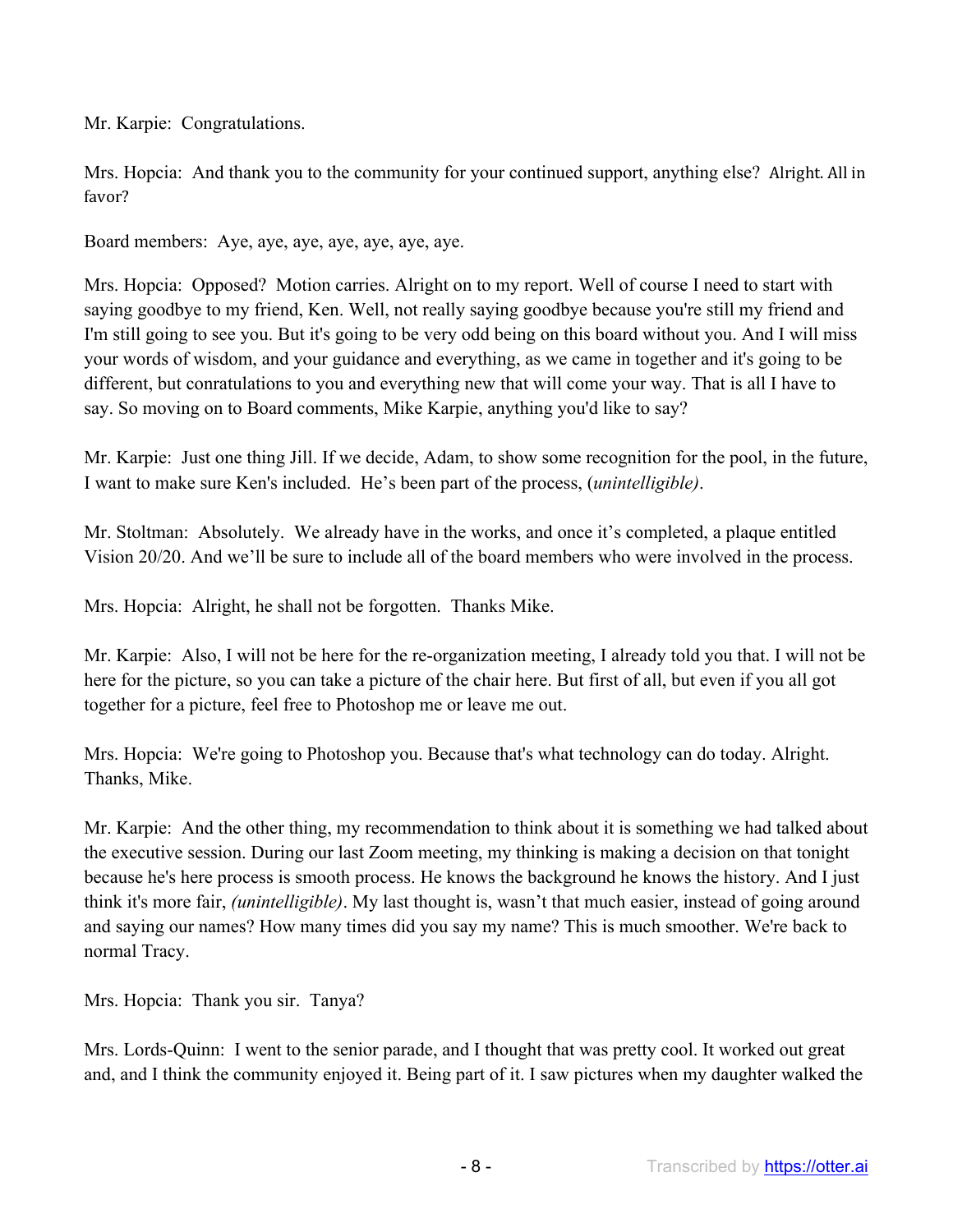halls on her graduation, but it was nice to actually see all the kids and their parents and the grandparents, too.

Mrs. Hopcia: It was really nice, I liked it a lot. Mike?

Mr. Bennett: Yeah, I also enjoyed the parade. It was really nice to know the kids when they were driving by, we waved and they waved back, so I mean it really was really touching because like, this is the only time a lot of people are gonna see these kids that you know because of the way the graduation is gonna be, and all that stuff. But, yeah, it was just so nice to see those, all of them drive by and they had such nice smiles, happy to be out there again, you know, and being, you know, just being kids again, it was, I thought it was really nice and really cool. It's been such a crazy year for them, hopefully make this normal as possible for them. And let them know that people are thinking about them. not just the kids and stuff. I also had, the eighth graders, they had a parade today where the groups of teachers came to houses, and I was home at this time also. And it was really cool. Teachers honking their horns, driving up, came up the driveway and gave my daughter a bag full of, like, rewards, there were some real treats and stuff in there, their memory book, and all that stuff so it's really nice to just to see them out there and you know the teachers were all smiling and happy, and stuff it just, it was just such a nice way to try to wrap up the 8th grade year for all the kids. I mean, it just is such a crazy end to the year for all the grades, and it was just really appreciated as dad. See that, but also get the njhs ceremony, and it was so nice. You know, we sat there it was on a zoom. You know, our daughter, we sat in on the whole thing with her and he did such a great job with that. They had some girls from the high school speak and everything and it was just, I was shocked at how smooth it went. I was like oh it's gonna be kind of crazy baby but it was so nice to just, like, where they're coming up with the ideas to wrap all this together so that, like I said before that the kids aren't forgotten. And then after that, the 8<sup>th</sup> graders, they put together the teacher somehow an awards show, it's on YouTube or whatever. So watch that, then after the njhs ceremony with my daughter then we sat down and watched that, and just, you know, it was just a nice way to wrap up that night, you know. And, and just also with the budget I'd like to thank the community and how they're behind the school district and they support the district. Just with everything going on and it's really appreciated. We're trying to do good things here, moving forward so I just, it was just a nice week this week with all this stuff going on, just made you feel good again. And thank you Ken, for everything. One more thing, and I really appreciate because I remember talking to him we were at my brother's house and when I first thought about joining the board, Ken talked to me about it. And I still remember that conversation, and I really appreciate it. You know I respected when you had an opinion because this is your livelihood, you have that experience, and I really appreciate when you give me your background information on things I really, it was appreciated and I know if I had questions, you would give me the right answer. I appreciate it. I will miss you also.

Mr. Stoldt: And you can probable skip me, Mike said everything I wanted to talk about. It was great, you know, seeing the seniors around town and stuff. It's one thing you know, if you run into them in value, *(unintelligible)* but you know seeing them at the parade, all together and he's right they were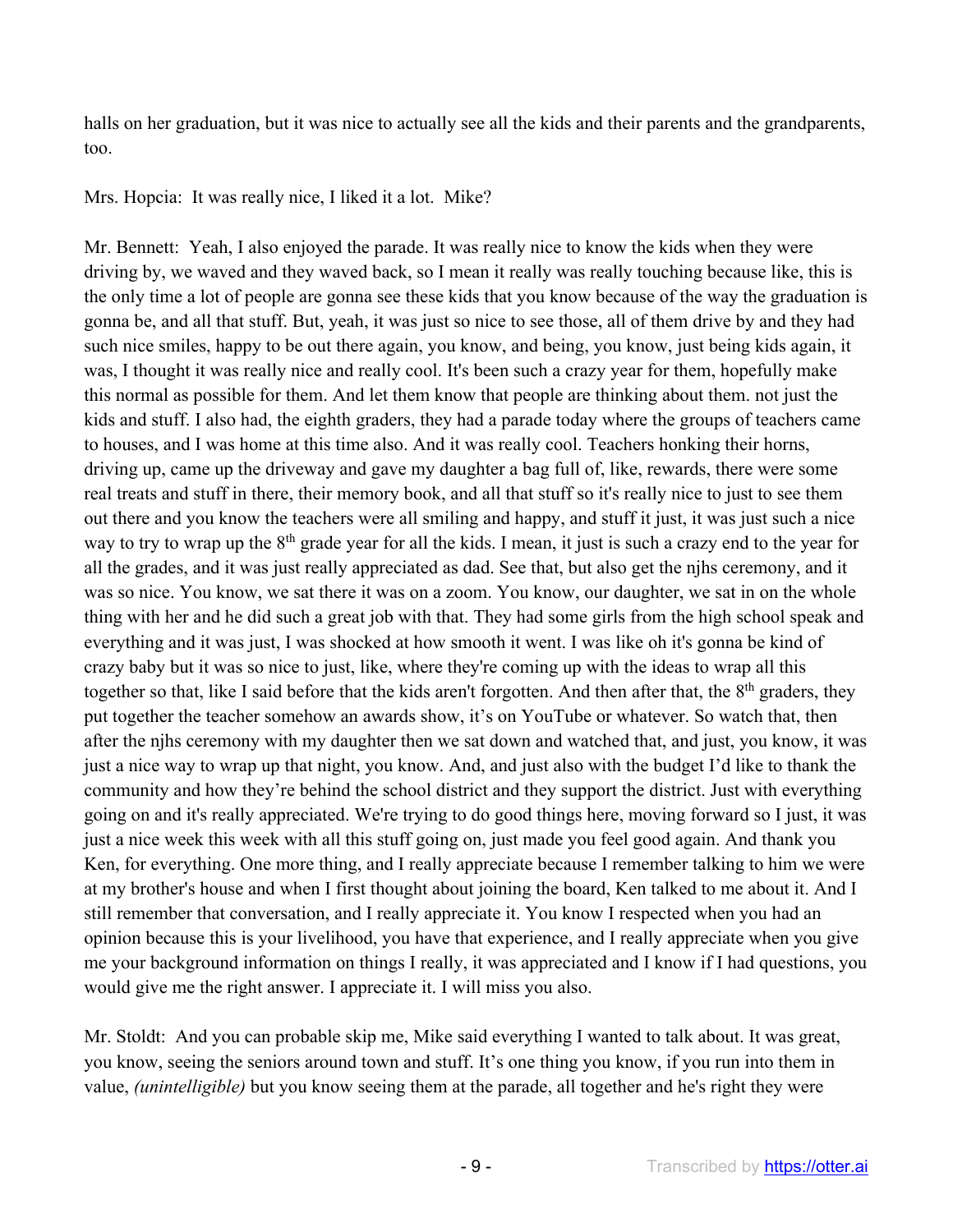smiling, and they were laughing and it was, you know, one of the final times of that group is going to be together. So that was, that was really nice to see *(unintelligible)*. So you know I appreciated the teachers and staff and the time that they put in as well, you know, to make sure that you know that we give our kids some type of send off. And well-deserved. And my wife drove around in the parade today to eighth grade and she said things went really well with that, as well so it's good to see some smiles and some laughs again at this time. And lastly, I know, last week you guys all thanked me and I appreciate it. And I just want to say thank you to all of you. Because it has been a great 10 years, I can't believe that I'm sitting here right now saying that it's been 10 years. And I know that you know when I started things were a little, a little rocky in the district at times and, you know, where we are now, I'm just really glad, really proud to say that I was part of that, because the leadership that we get, is good as you're gonna find. Honestly, I mean I you know I deal with a lot of people in Western New York and I hope our community knows that, you know, how fortunate they are to have this guy, you know, running our district. And the time and effort that this group puts in, and we've had some tough decisions to make over the last 10 years, and you know we've had to really do some negotiating amongst ourselves to come up with the right decision. And really, for the most part I think things have always worked out in our favor, and it's just, I work with a lot of different segments. This group has been very professional, and I just can't say enough about how collaborative we've been and what we've been able to accomplish. So, thank you. It's been an honor to serve with each and every one of you.

Mr. Yoerg: I too was at the parade. It was fantastic. You know it was not only great to see the seniors but, I ran in to Kevin Ryan and Bill MacCowan, and the teachers that were there, with their banners and cheering the kids on absolutely amazing, it was a great thing. There's gonna be expectations, this is going to probably happen next year and year after year after. Who knows. What a great way to do this. *(unintelligible).* Excellent job. A couple of shout outs, I just wanted to mention this, I don't know how many weeks ago it was that Tracy did our first zoom meeting. I remember the conversation, we weren't sure how things were gonna go. That lady over there has done an amazing, amazing job for putting all of this together. And certainly, we would be lost without her as well so. Absolutely. Thank you. Thank you. And lastly, You know I've grown so much as a board member, It's been 12, years from now, almost. Almost 10 of them sitting next to Ken, and the things you've taught me and showed me over time have made me a better board member. So, I'm gonna miss you, I'm gonna miss you.

## Mrs. Hopcia: Rich?

Mr. Karalus: I'll start off with thank you, Ken. You know, he's been on the board since as long as I have been, three or four years, I'm just tracking how long I've been here already, but he's always been Mr. slow and steady, quiet when, when he offers an opinion, you listen to it because he's always got good things to say. I've kind of watched him and learned from him over time and I'm gonna miss you. Hopefully I will see you at the Blackwater when we go there.

Mr. Stoldt: You'll see me on the other side now.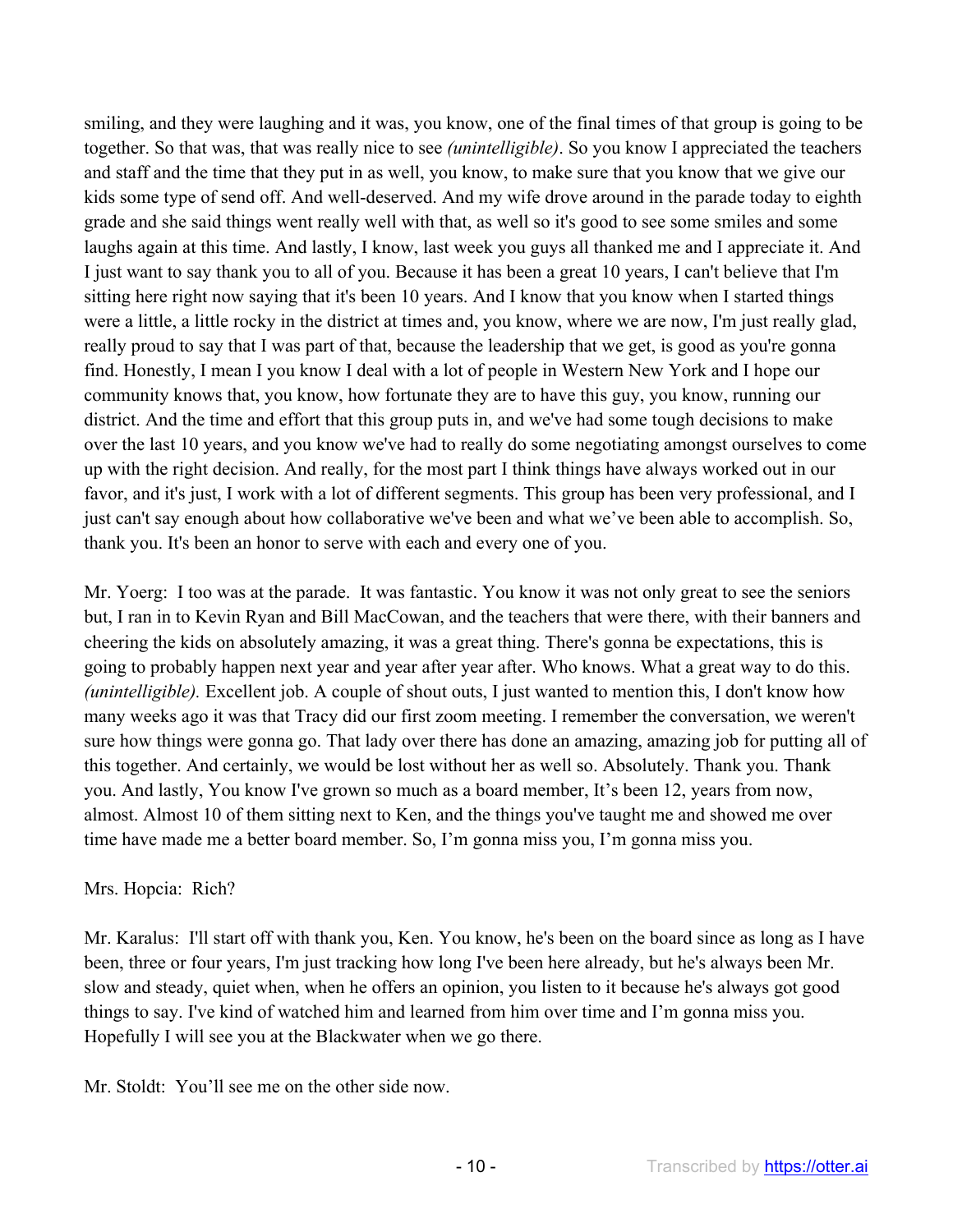Mr. Karalus: And Paul, congratulations on joining the board and look forward to working with you and *(unintelligible)*, good things together. As a board and as individuals. So, I didn't get to go to the parade, but I was, I actually logged on the Envision, envision the future and I was on it the whole day I was really impressed with what all the kids did, they were professional and a few Zoom issues with technology but I got through them. It was amazing hearing all the projects. The students are so creative and everything on what they do. I know they had bigger plans that pandemic kind of put a little bit of a squeeze on but they did a really good job. I sat outside on my computer and watched every single one of them. It was a great thing to see. I wanted to mention that we may be seeing a motion to add more support dogs to the school for our teachers. That was one of the proposals that I saw, so I did call on that person to let them know a board member was listening and *(unintelligible)* to the board. The 8th grade, actually, today we heard horns in our neighborhood, or my wife did I was at work but she was running outside. *(unintelligible)*. So now I know it was the 8<sup>th</sup> grade. Relieved I know what it was. Also very relieved our budget passed. I didn't know what to expect. You know, with the mail, the mail-in ballots. I wasn't sure whether you know we were going to get the same type of representation or, or if it would fail and how we would go forward in a short time so I'm just really happy that that community, kind of supports us sees what we're doing and, you know, recognizes that we can work together, and very happy and I want to thank the community for that. Also Special thanks again to Tracy because I know she did a lot of work on getting that election on board from tracking down every, all of our voters to sending out the ballots collecting the ballots and thank you, Tracy, I know that you went above what you, what you needed to do and did an excellent job. So thank you everybody. That's all I have.

Mr. Karpie: Jill, quick question. *(unintelligible).*

Mrs. Hopcia: Absolutely.

Mr. Karpie: We're at an odd time right now.

Mrs. Hopcia: We are at an odd time.

## *(Unintelligible)*

Mrs. Hopcia: Sure, absolutely. We will definitely work that into the thing. I know I had a conversation with them on what to expect and, but, I mean, any one of us we could get together, obviously you'll have meetings with BOCES that you'll be going to and learning from and, also, I think, maybe it's time for another business retreat, you know, we can look into that and see if that is something that we can afford this year. Just maybe bring someone in and talk to us about board things. I don't know, we'll see what we got.

Mr. Karpie: We're good. We can do it at you're house. Sounds great.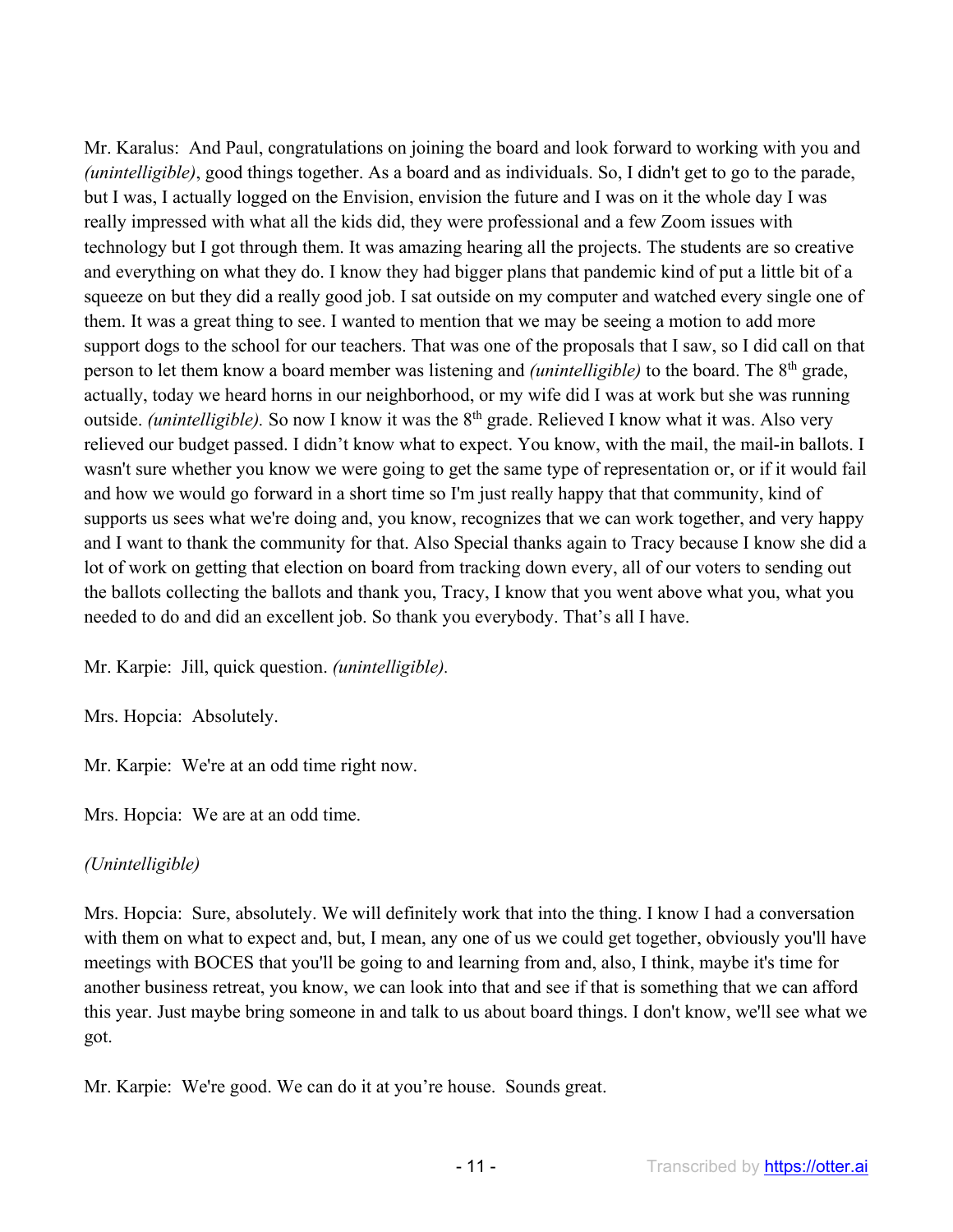Mrs. Hopcia: Well, it doesn't have to be that kind. It doesn't have to be a social retreat. It can be a business retreat. *(unintelligible)* It is spacious outside.

Mr. Bennett: Paul, I'll be your mentor. I'll give you my number or something, we can talk things through, like I did it with Tanya, just explained things like how the, this is all going to work, you're gonna get all those contracts and all that stuff. You know what, what's going on and if you have any questions, I'll uh, just give me a shout anytime. I sometimes like to talk maybe too much. But, I don't mind it. So yeah we, I'll be your contact, but if that's okay with everyone.

Mr. Karpie: For the next meeting, you can talk about all the committee stuff, and talk about Executive Session how that works.

Mr. Bennett: Maybe, yeah, just get together. Meet up, wherever, to go through some stuff, not a problem. I think we met up in high school and so wherever, we'll figure it out by next like next week and breaks it down and go through some stuff.

Mrs. Hopcia: And have you, Tracy, given him his welcome packet.

Mr. Stoltman: And Board Member Handbook

Mrs. Hopcia: Yea, because we have that too. So much reading you're gonna love it. Alright. Thanks guys. A motion is needed to approve the second reading and adoption of policy 5676 as presented and outlined in the Erie 1 BOCES suggested policy revisions 2020.

Mr. Karalus: So moved.

Mr. Stoldt: Second.

Mrs. Hopcia: Any questions? All in favor?

Board members: Aye, aye, aye, aye, aye, aye, aye.

Mrs. Hopcia: Opposed? Motion carries. A motion is needed, upon the recommendation of the superintendent to amend the 2019-2020 instructional calendar as per the resolution dated April 2 2020 as presented.

Mr. Karalus: So moved:

Mr. Joerg: Second.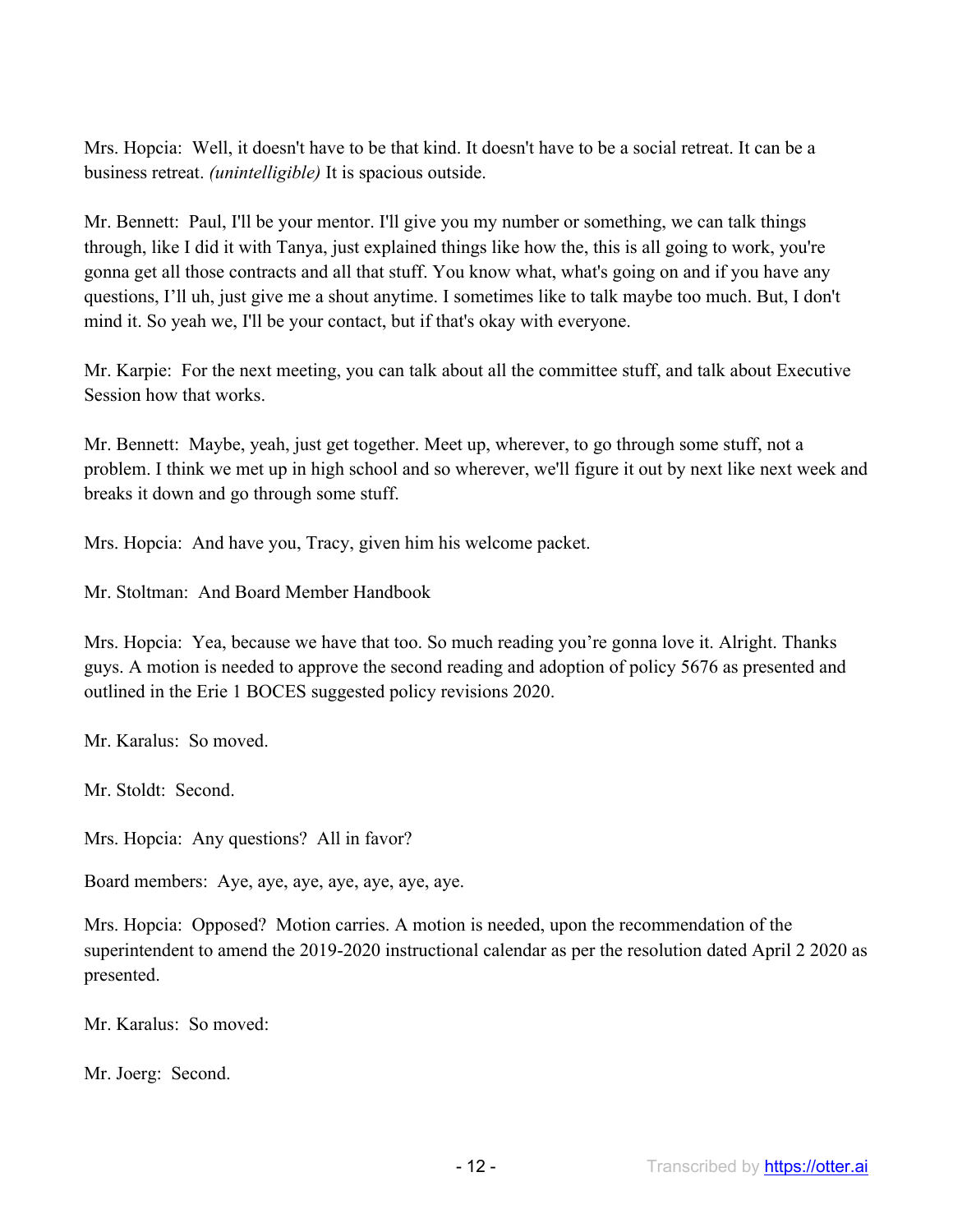Mrs. Hopcia: Any questions? All in favor?

Board members: Aye, aye, aye, aye, aye, aye, aye.

Mrs. Hopcia: Opposed? Motion carries. A motion is needed, upon the recommendation of the superintendent to approve the athletic handbook as presented.

Mr. Karalus: So moved.

Mr. Yoerg: Second.

Mrs. Hopcia: Any questions? All in favor?

Board members: Aye, aye, aye, aye, aye, aye, aye.

Mrs. Hopcia: Opposed? Motion carries. A motion is needed to approve the following 2020-2021 school breakfast, lunch, and a la carte prices as listed.

Mr. Karalus: So moved.

Mr. Yoerg: Second.

Mrs. Hopcia: Any questions?

Mr. Yoerg: I have a question. So, 3.09 is the federal price correct?

Mr. Karpik: Yes. That's the federal price.

Mr. Yoerg: So that's the federal, so if we do the free lunch we're only really getting reimbursed at the rate that we're charging up here. Is that correct? How does that work?

Mr. Karpik: No, we get more than that.

Mr. Yoerg: We do. Okay. And eventually, they want us to get to that federal price.

Mr. Karpik: They want us to get there. Honestly, we're never going to get there. Because it was \$3 last year. And now this year is 3.09 so we're going up five cents. So we've actually lost four cents on getting close to that dollar amount.

Mr. Yoerg: Right. And with the increase in the minimum wage going up, that's going to negatively affect us as well.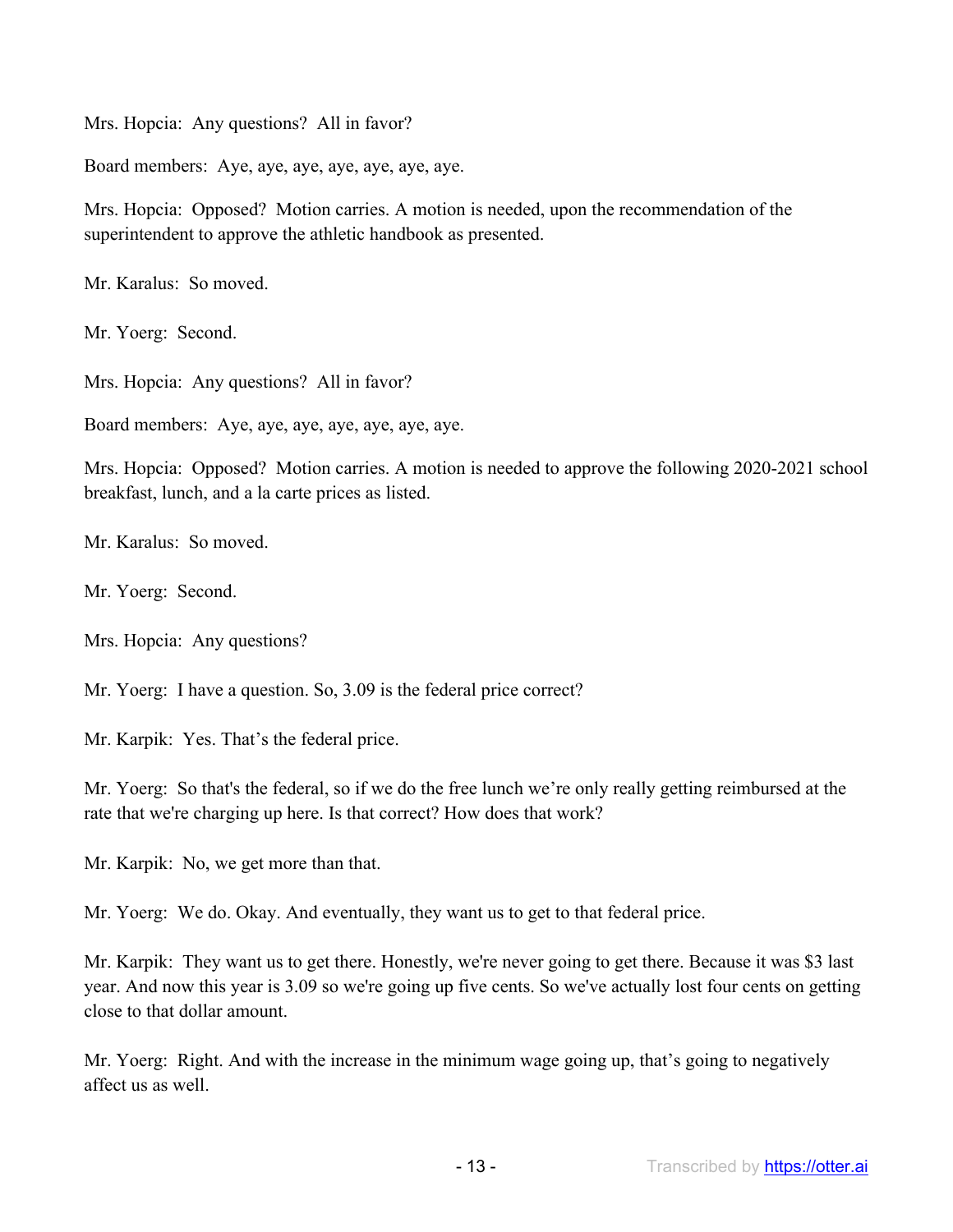Mr. Karpik: Yes.

Mr. Yoerg: So are we going to be okay going forward, is it seems like it's a pretty big offset, the wages and that.

Mr. Karpik: You're right, it's a little bit, typically labor hours per meal is about 14 meals per hour. So, you know, if you increase lunch price by five cents I'm actually breaking even, that's going to cover that cost. *(unintelligible).* That's roughly how that works.

Mr. Yoerg: Okay, so going forward, I'm assuming we're gonna have to look at this again in future years. Could there be a one-time adjustment for a larger increase?

Mr. Karpik: It's entirely possible, yes.

## *(Unintelligible)*

Mr. Stoltman: We don't want to price it out. And that's the dilemma Anita has. Which is why I think if you take a look incrementally over the course of the last five or six years. It's been a nickle increase here. Correct.

Mr. Karpik: Right. It's been a nickel almost every year.

Mr. Yoerg: And I think we're, from what I saw on the information we're fairly competitive with other districts.

Mr. Karpik: Yeah, we're either right in the middle or just a little below average of price so right. We're better than average on price, maybe a little less. So yeah, we're doing good in that spot. But the five cents hasn't, isn't basically covering minimum wage increases.

Mr. Karpie: Paul, with less restrictions that have come down from lunches and what we consider will that help in the cost?

Mr. Karpik: It won't help the costs, but it may help in participation of less restrictions may mean more participation to get the kids back. We see some better going out of the primary school, hopeful that continues to move toward this as kids move up through the intermediate and middle schools. I think we've done some damage to the middle school and the high school kids *(unintelligible)*

Mr. Karpie: With the lunches, as we are giving out lunches, through the, has that gone up or down or has it stayed the same?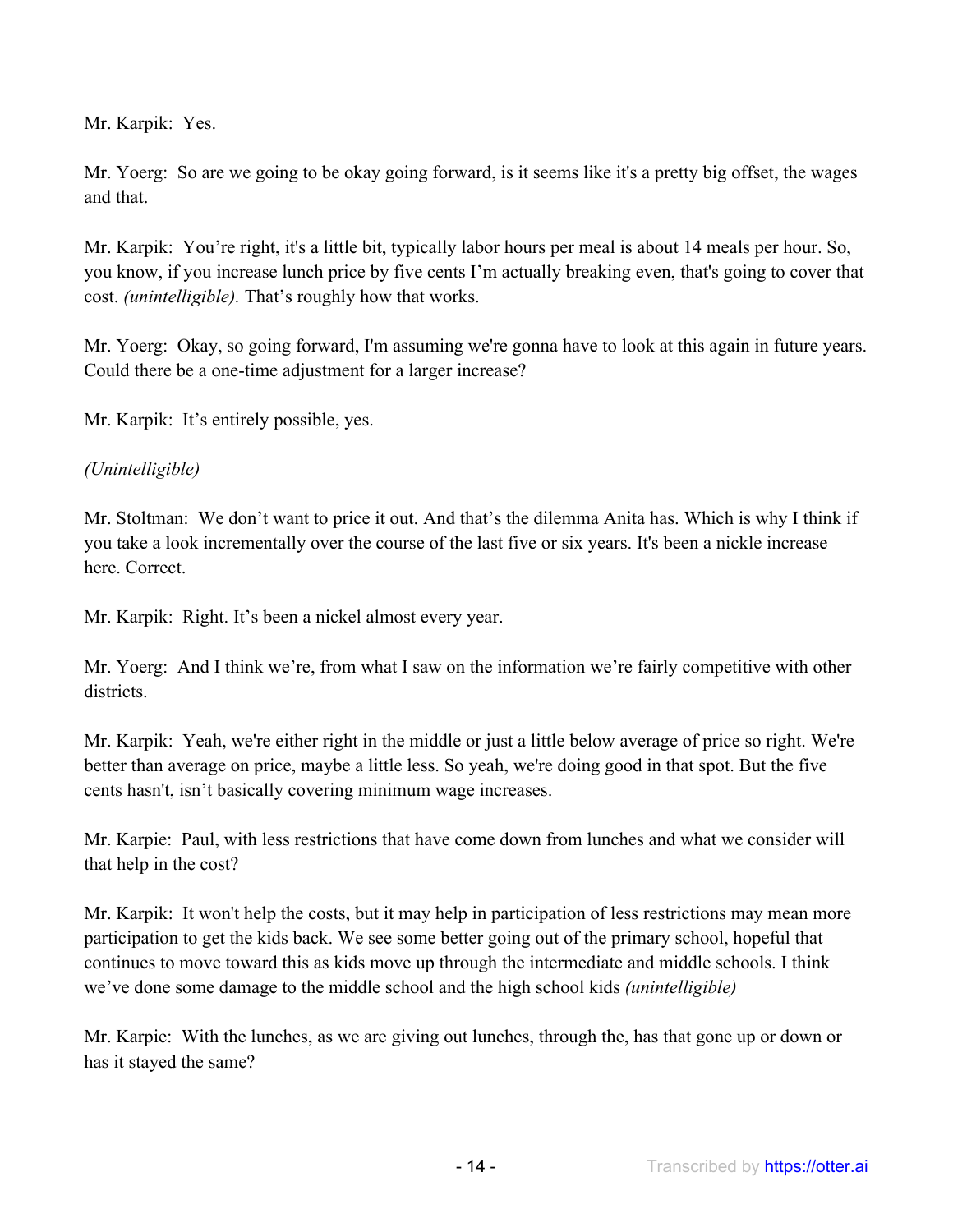Mr. Stoltman: The actual participation? Over the course of the last week, they actually dipped. Like throughout the three and a half months, every week they were growing. We have noticed a significant drop I mean, I believe maybe 50 meals that people didn't come to pick up, unfortunately they didn't call. So the meals were prepared. So, those, those meals are not going to be used. I think actually, I think what she did she actually used them the following day, if she had meals on Monday, she was able to use that for Thursday, and she, she ended up making phone calls to people that didn't come and they'd say yeah we're good, we're moving forward.

Mrs. Hopcia: I think a lot of people just assumed school was over and so was lunch distribution. So it was the same at Sweet Home.

Mr. Stoltman: You had similar?

Mrs. Hopcia: Alright. Any other comments? All in favor?

Board members: Aye, aye, aye, aye, aye, aye, aye.

Mrs. Hopcia: Opposed? Motion carries. A motion is needed, upon the recommendation of the superintendent to adopt the Alden Central School District code of conduct for the 2020-2021 school year as presented.

Mr. Karalus: So moved.

Mr. Stoldt: Second.

Mrs. Hopcia: Any questions? All in favor?

Board members: Aye, aye, aye, aye, aye, aye, aye.

Mrs. Hopcia: Opposed? Motion carries. Over to you sir.

Mr. Stoltman: Okay, we've got a textbook review although it's not really a textbook it's more of a resource binder. Making Meaning. If somebody would like to take a look at it and provide feedback, we will have to adopt it to our literacy program. So I thought that someone would like to review it before recommendation comes

Mrs. Hopcia: It's in my line of work.

Mr. Stoltman: Okay, if you don't mind, I'll go right into my updates. Where to start, so Paul welcome, Mr. Roll. I can take that off. Mr. Karpie's always three steps ahead of me. I had mentor on there, so that we can take off the list. Tracy will get you a new board member handbook to take a look along with th listing of the courses that are offered through BOCES for you to take a look at and begin signing up for.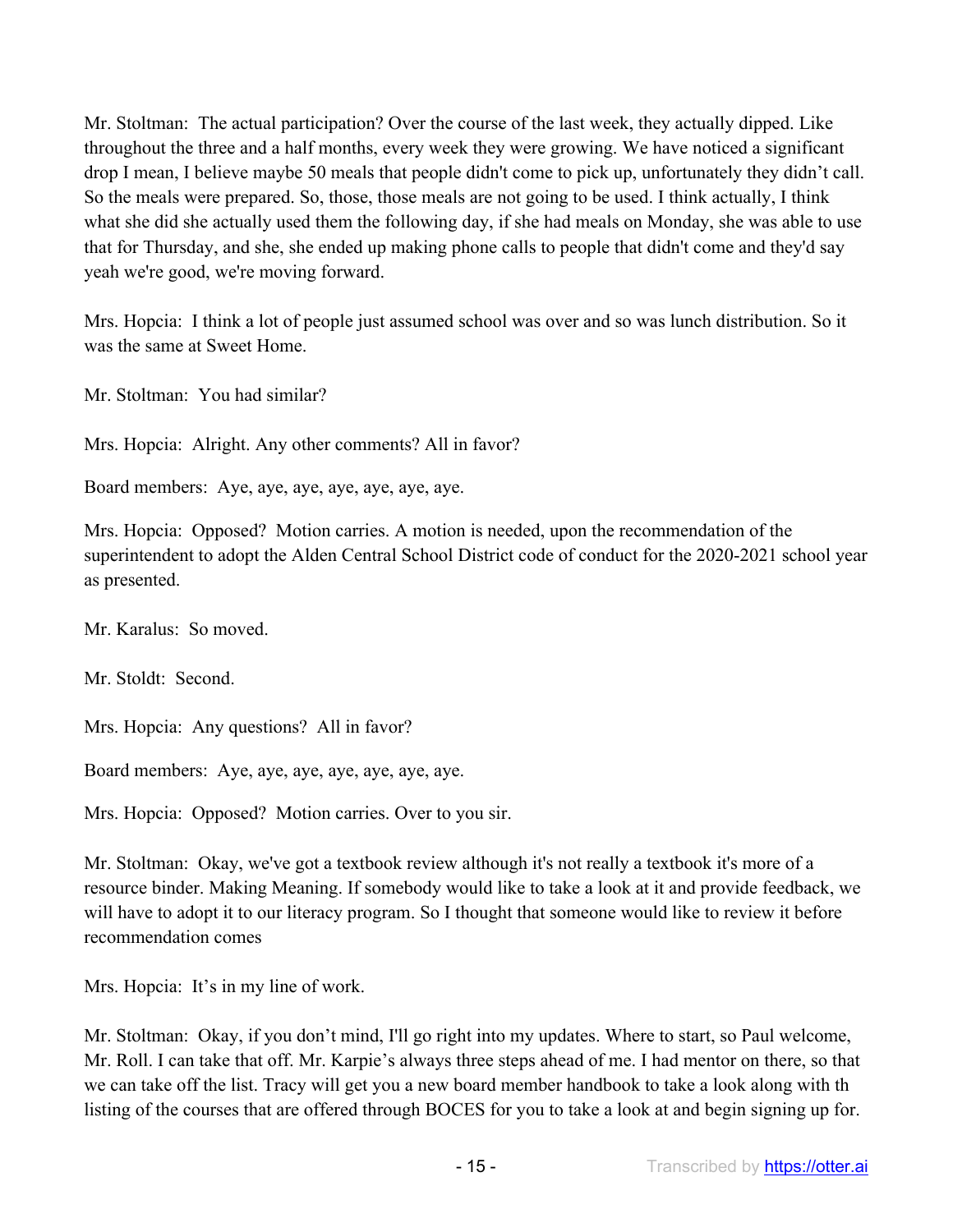So welcome aboard. And Tracy, if we can also get him a copy of the board calendar for next year that we adopted. I'm glad to hear the folks that took a look at all the virtual experiences we've had for for children our students I'm glad you enjoyed them. Hats really go off to all those organizing those whether your club advisors, or administrators, teachers. I ask that you not get used to it. I hope it's not a common theme moving forward. As great as it was we want to get back. We want to get back to our kids, our kids want to be back with us and I believe the parents want the kids back with us. But thank you for for tuning into that I know that kids are appreciate seeing your face. As due the principals and teachers. I too want to express my gratitude to the community for the support in the recent budget and didn't know what to think. I think collectively as a group of superintendents, not only in the region, but across the state. we're incredibly humbled by not only the turnout, but also the results. I don't know if anybody would have predicted the success rate given the manner in which we voted this year and I too have mentioned it in an email when revealed the budget results. Tracy was an absolute Rockstar through this whole process. The, from day one, we found out we needed to do it, she was on the phone with people getting things organized, answering questions. She then transitioned when the vote was delayed. And it was it was it was obvious to me, then but it was even more obvious to me when we went downtown at 7:45 for what we thought it was going to be a quick 20 minutes or half an hour scanning results, scanning our ballots, getting out of there, turned into that we pulled back into the parking lot here, the high school about 12:15, because not all districts, and they will remain nameless, read the fine print and used the right paper. So there were significant paper jams in the ballot counter. We were not one of them once we got in we zipped through quite quickly. So, Tracy Thank you. Lastly, Mr. Stoldt, Ken, thank you for the 10 years and you've committed to the Alden Central School District. Not surprised your entire career as an educator you've always given back to the kids. It seems like only yesterday that you were out in Warsaw, and coaching football out there and all sorts of sports begrudgingly I think, left things that you accomplished out there to move on to Akron, where you continue to give back to kids in the community coaching variety of sports at the modified levels, because you so enjoy teaching kids, to all of your football experience. And then giving back to Section six football and the region and getting involved in USA football helping out across the country. I could go on and on. The things that you've done, they're going to be realized for kids for years to come. I appreciate what you've given the sport of education which you give in the community, it's you know, it's gonna be big shoes to fill Paul. I know you'll be able to do it, but Ken you've been great. You've been a rock, and I appreciate that. I was unaware of when rich said, you know, he appreciated your slow and steadiness that you brought I thought made you were referring to him on *(unintelligible)*. Thank you.

Mr. Stoldt: Thank you. I really appreciate that, especially coming from you. Paul you are in great hands believe me. You're gonna step right in.

Mr. Stoltman: Okay, you have in your packets, or in your electronic packet, a really nice presentation by our two athletic directors I hope you had time to to review that. They are available they're on zoom right now. If we could pipe them in or unmute if anybody has any questions for them. Any comments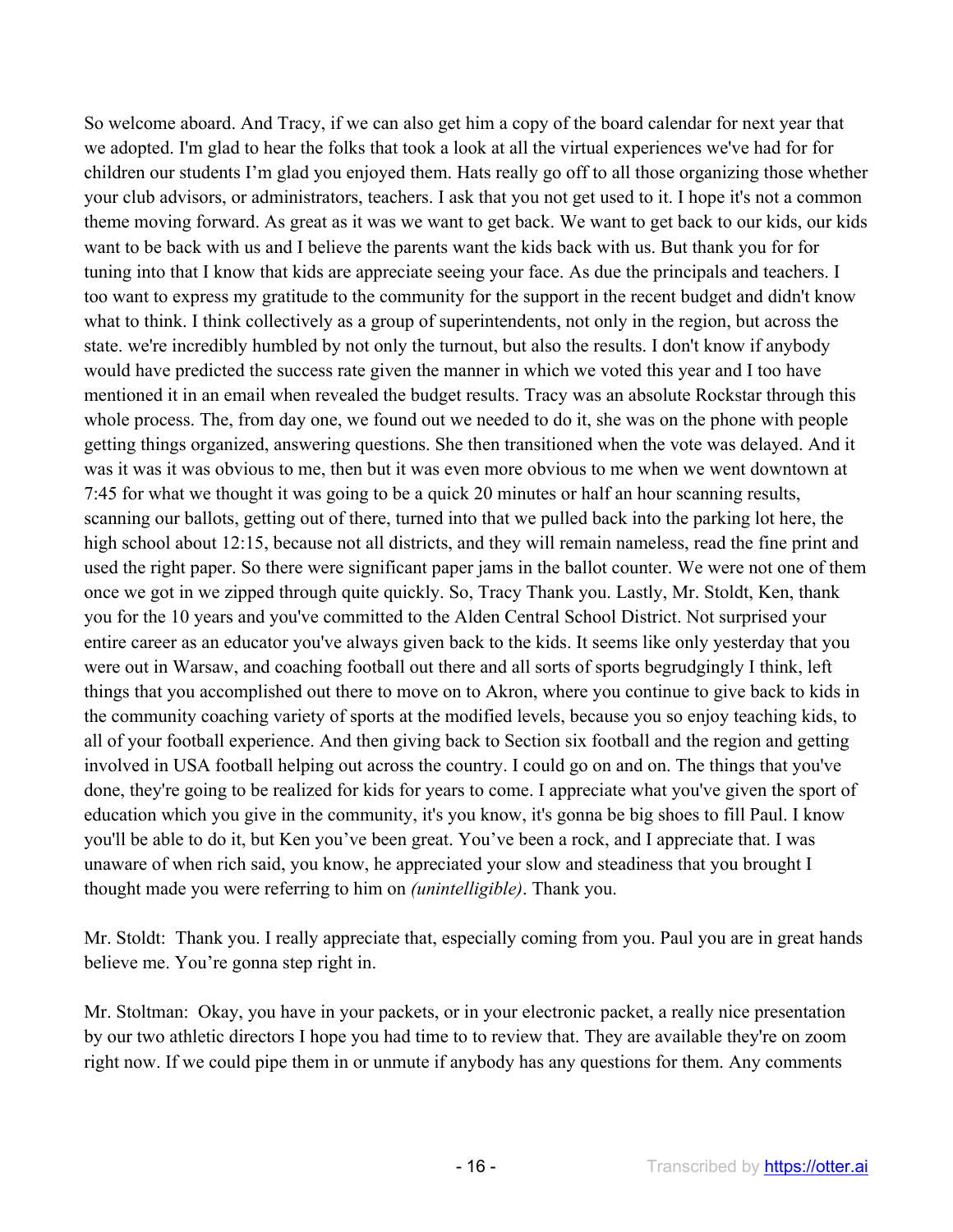for them. They did make sure that they came in. Tracy, do we have speaker or is it your computer speaker.

District Clerk: My computer speaker.

Mr. Stoltman: Sandy, Ken, are you with us?

Mrs. Gauthier: Yep. We're here.

Mr. Stoltman: Okay. Thank you for the incredible job that you did in your presentation and your end of the year report, it was informational, it was thorough. I think it really painted a good picture of where we were at this year, including the participation and our partnerships with with Depew. I will open it up to any questions or comments that the group has.

Mr. Yoerg: I just have a quick comment. You know, I think, the way our system is set up new, as far as with the two of them being our athletic directors, the exposure that we have the amount of time and effort both of you have put into athletics here. Always participating always being visible, always being there for not just students, parents and the school, it's been incredible. I know there's gonna be challenges coming forward for the fall, or it's gonna look like from an athletic standpoint and I know you guys are on top of it as, as the district is, and a lot of us are going to work hard this summer, from, hopefully we can get back and try and get some of the kids ready for some of the sports just in case we move forward in the fall, but I wanted to thank both of you. Excellent job, absolutely fantastic. Thank you.

Mr. Partell: Thank you.

Mrs. Gauthier: Thanks. Thank you.

Mr. Bennett: Yeah, I would just second like Jim said, I mean you can't go to an athletic event and not see one of them there and it's like, you wonder how their spouses are going, like where are they, you know, they're not around again. But it is nice to see and to see the support that they do give it to the kids and everything. Like I said, You can't go to one event, that they're not there. It is appreciated.

Mr. Stoldt: I know a lot of districts use split ADs, and people helping out in different capacities and you would think it would be much easier if there were two people, well that's not always the case. Now you got to work well together. You got to be able to manage who's going to be where and who's gonna accommodate who and so forth and you guys do a great job and I know that from not only what I see here every day, but from working with different schools around the league, they are always talking to me about how I got into school and I'm waiting on this I'm waiting on that, but never waiting at all on you, you guys are on top of things and it's very much appreciated.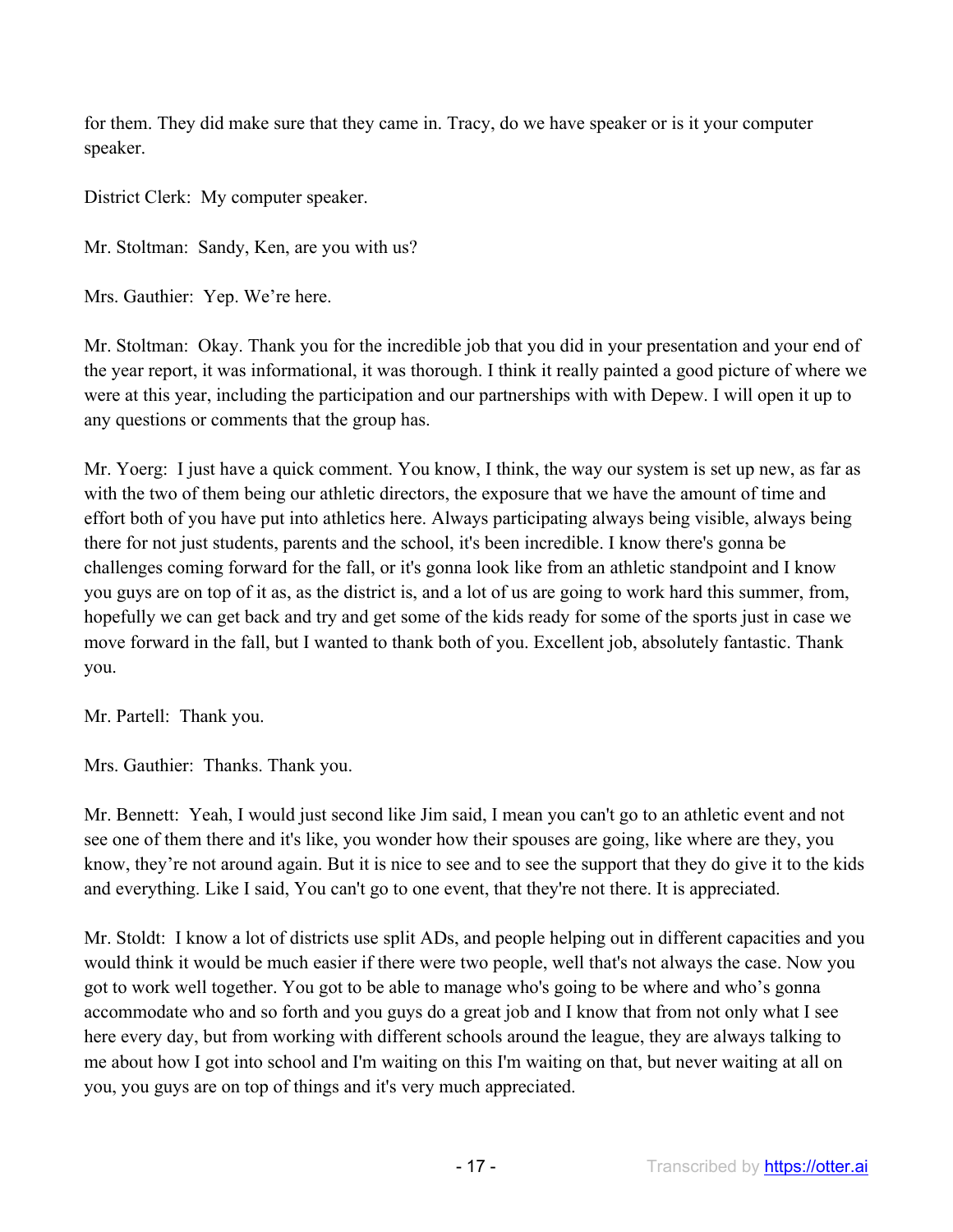Mr. Partell: Thank you.

Mr. Stoltman: Thanks guys appreciate everything.

Mrs. Gauthier: Thank you. Thanks for all your support.

Mr. Stoltman: You also have information from Anita Trautwein in her annual report. If you have any questions for Anita. Is Anita on with us? She is, okay perfect, we can unmute Anita. And while we're unmuting her I think I'd be remiss if I didn't publicly announce acknowledge the things that Anita, and her staff have done over the last three and a half months. The undertaking of feeding our community was an incredibly large task and Anita's folks and our teacher aides that helped out, and our bus drivers that helped out. They did it every Monday and Thursday and they did it with a smile on their face, to make sure their families were fed and I appreciate all Anita's leadership in that area. Any questions for Anita.

Mr. Karalus: No, but I also want to echo the sentiments and I saw all the lunches that you guys prepared and, you know, very different than what you expected to be doing and you guys just came through with flying colors so thank you very much, you know, we appreciate it, it makes the district look good the district people appreciated that families appreciate it and thank you very much for taking the initiative and doing an excellent job.

Mrs. Trautwein: Thank you.

Mr. Stoltman: Thank you, Anita.

Mrs. Trautwein: Thank you.

Mr. Stoltman: Okay. That's all I have, just the upcoming events.

Mrs. Hopcia: The upcoming events. We have graduation, on the 26th rain day's the 27th, so that's going to be hopefully on our field. It's one session or two sessions?

Mr. Stoltman: Two sessions, so graduation is as you just eluded to the date. So, hopefully there's no rain, and the date is the exact same day, it was on the district calendar. There are two sessions to abide by the regulations that have been booked for us. The group were, they decided to just split alphabetically right down the middle. So there were no questions asked, hopefully no hurt feelings, A through, I believe L, somewhere in there then the rest of the alphabet in the second ceremony. They communicated that to the families, the kids. And they'll be, they walked this morning with. Those grounds folks came up with plans for restroom use in the event somebody has to they hope to keep things between 45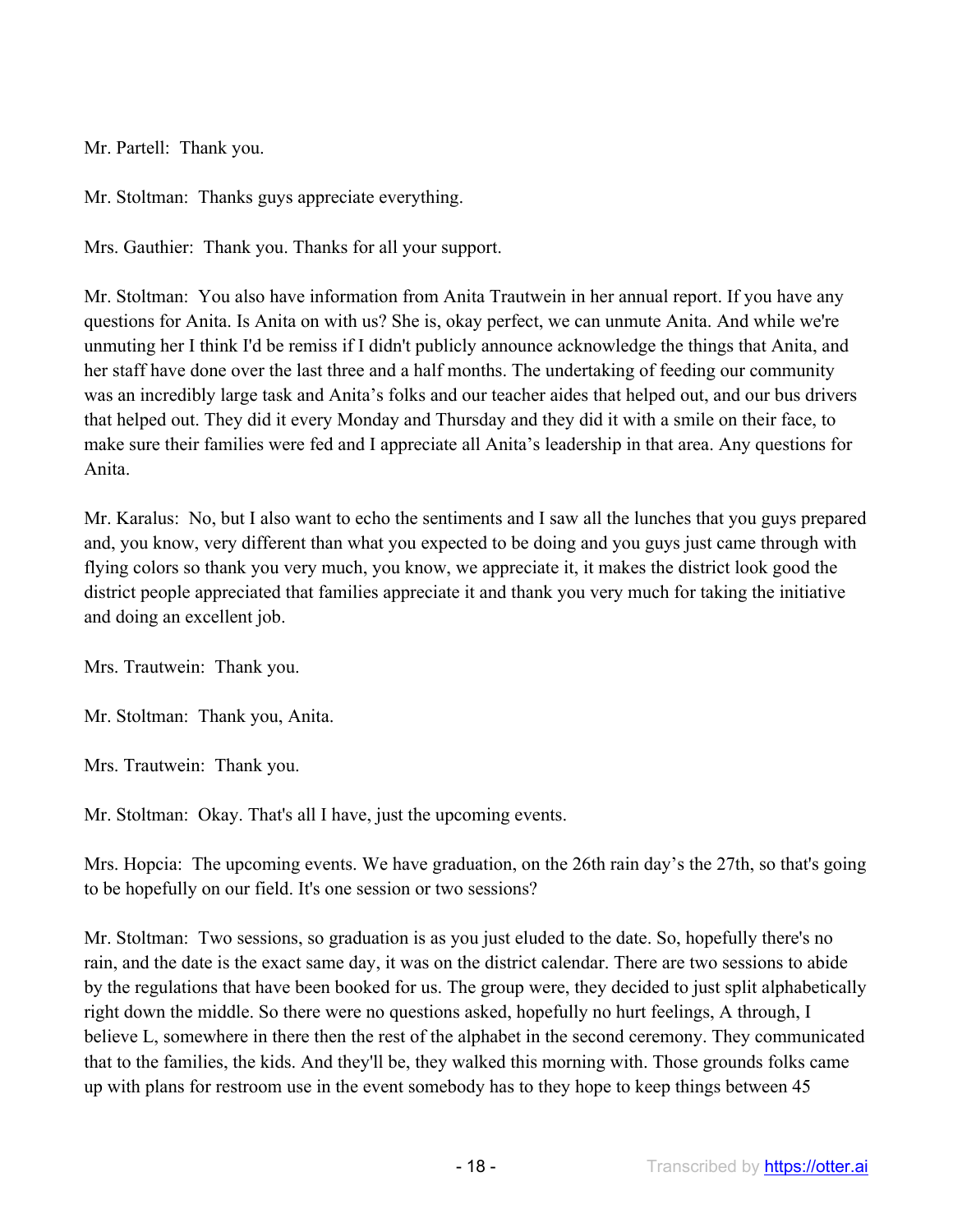minutes and an hour, so hopefully not too many people running to the restroom. Included in that plan is a, an isolated area for parents to be able to come down and take a picture while maintaining social distancing, there will be a photographer there taking pictures of the Graduates however parents wanting to. Ticket distribution, everything. I think they've done a really nice job and Kevin and his group. Graduation group, including many students. I think they've done a fantastic job since day one I asked them, I said plan for five or six different scenarios because we don't know. We don't know what restrictions are going to be on graduation day, and they did. They planned for a virtual celebration, they planned for a drive thru celebration, they planned for, you know, an in person and this is what we ended up with to everybody's surprise. And they talk this morning. They're also prepared. If the governor all of a sudden next couple days says you can have them all.

Mrs. Hopcia: Everybody?

Mr. Stoltman: He might. We're prepared to have them all. You know, the only drawback is every graduate has two tickets. It's the only way we can do this.

Mrs. Hopcia: Is there a camera version?

Mr. Stoltman: Right, they can bring up the, Mr. Rizzo's in the back right now live stream he was out there testing the live stream today. So family members..

Mr. Rizzo: In the press box *(unintelligible)*.

Mr. Stoltman: So it's going to be live stream. It's going to be taped. It's going to be then broadcast or shared with people which will include the commencement speaker, the commencement speaker can't physically be here. However, he's recorded a message. We don't have a jumbo tron to play his message on, it's going to be embedded into the video that will be shared with the public and the students. Thank you for clarifying the light livestream.

Mrs. Hopcia: And so that, will that be published on the website so that we can go right there and see.

Mr. Stoltman: Sure.

Mr. Rizzo: All the content will be on the website.

Mrs. Hopcia: Thank you sir.

Mr. Stoltman: Including the live stream right? So if I grand parents.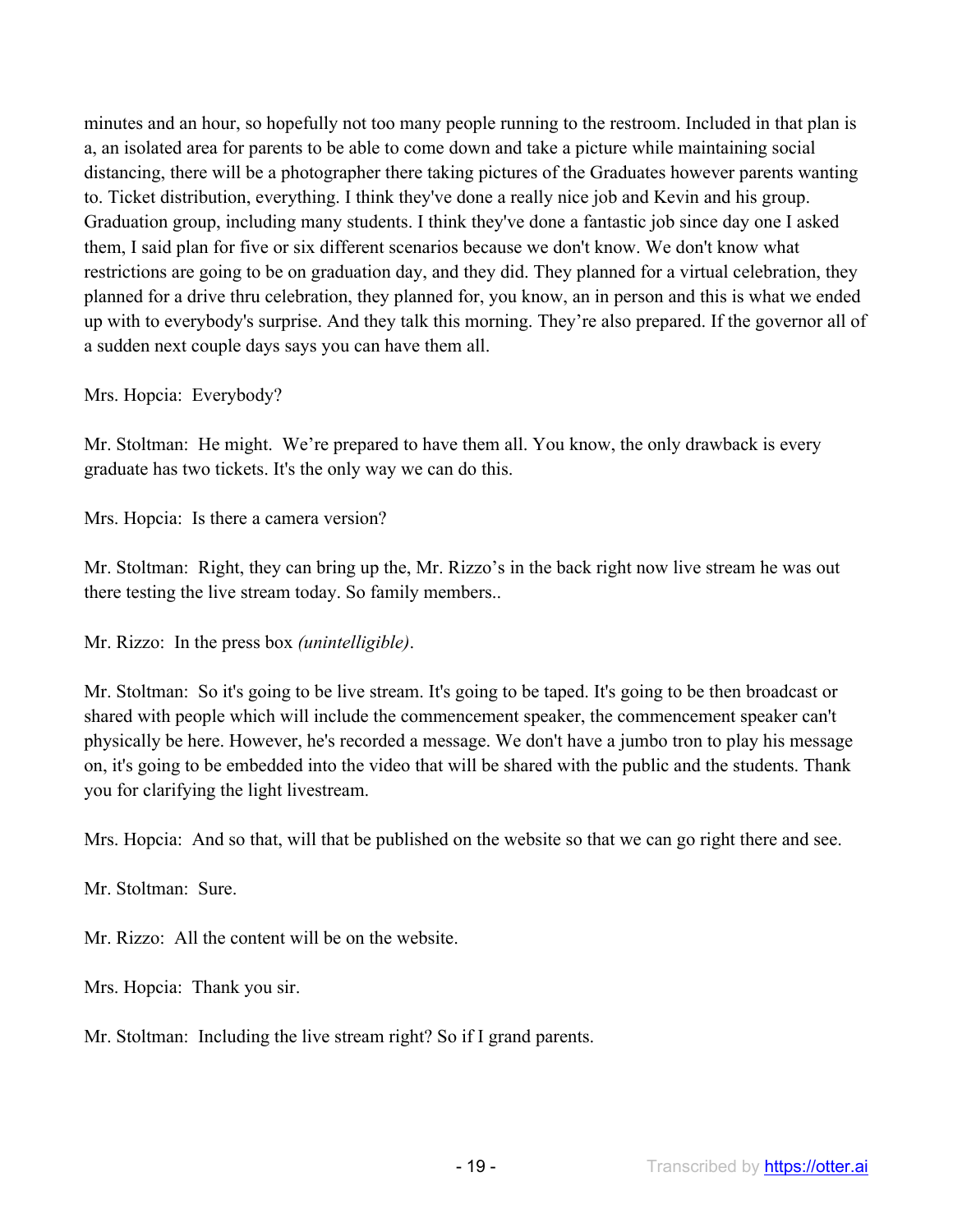Mr. Rizzo: Live stream will probably be up tomorrow, so I'm actually going to be on there running some tests, just to be on the safe side. When you look at our press box you'll see like the front of it there's this little white patch. It's actually our Wi Fi antenna. And *(unintelligible)* the entire field in the bleachers. So even the students wanted to actually hop on the Wi Fi with their devices *(unintelliglbe)*.

Mrs. Hopcia: All right, wonderful.

Mr. Karalus: I have a question can we as board members attend it or should we..

Mr. Stoltman: Well I was gonna ask I know, typically have the president pass out diplomas. So, Mr. Bennett will be in attendance.

Mrs. Hopcia: I'm out of town.

Mr. Stoltman: Jill's out of town. We're flirting with it, the numbers.

Mr. Karalus: Yeah, if it comes to the family's attending then you know.

Mr. Karpie: Well it's 150, right?

Mr. Stoltman: It's 150.

Mr. Karpie: Well, if you do the math, 2 parents a kid. That's 150.

Mrs. Hopcia: It is 150. You might wanna watch this one at home. And Mike, thank you for representing.

Mr. Bennett: I think it's just important to know that the students took a vote, and they wanted to graduate on their home field or home turf. And I just think that, you know, it goes back to maybe that's for them also some closure. That this is ours, you know like, this is what we did 12 years basically 13. You know, I just think it's nice and they did, they voted as saying for them that they can't all at once but at least they're back home call it home and you can say goodbye here.

Mr. Stoltman: So when the governor released those, or relaxed those restrictions I should say, Mr. Ryan and his team of graduate Planning Committee, put it, aloud, gave the two options, a drive in that they've been working on and Mr Rizzo actually went out to the drive-in to test the Wi Fi and take a look at things and then having it here in our stadium. So they gave the students both choices, knowing that it would be multiple ceremonies in the stadium as opposed to one ceremony, out at the drive in, the one ceremony in the drive in people were restricted to their cars. Right. So they shared everything he said it's not up to them. Let's leave it to the class of 2020 and they they voted, they decided